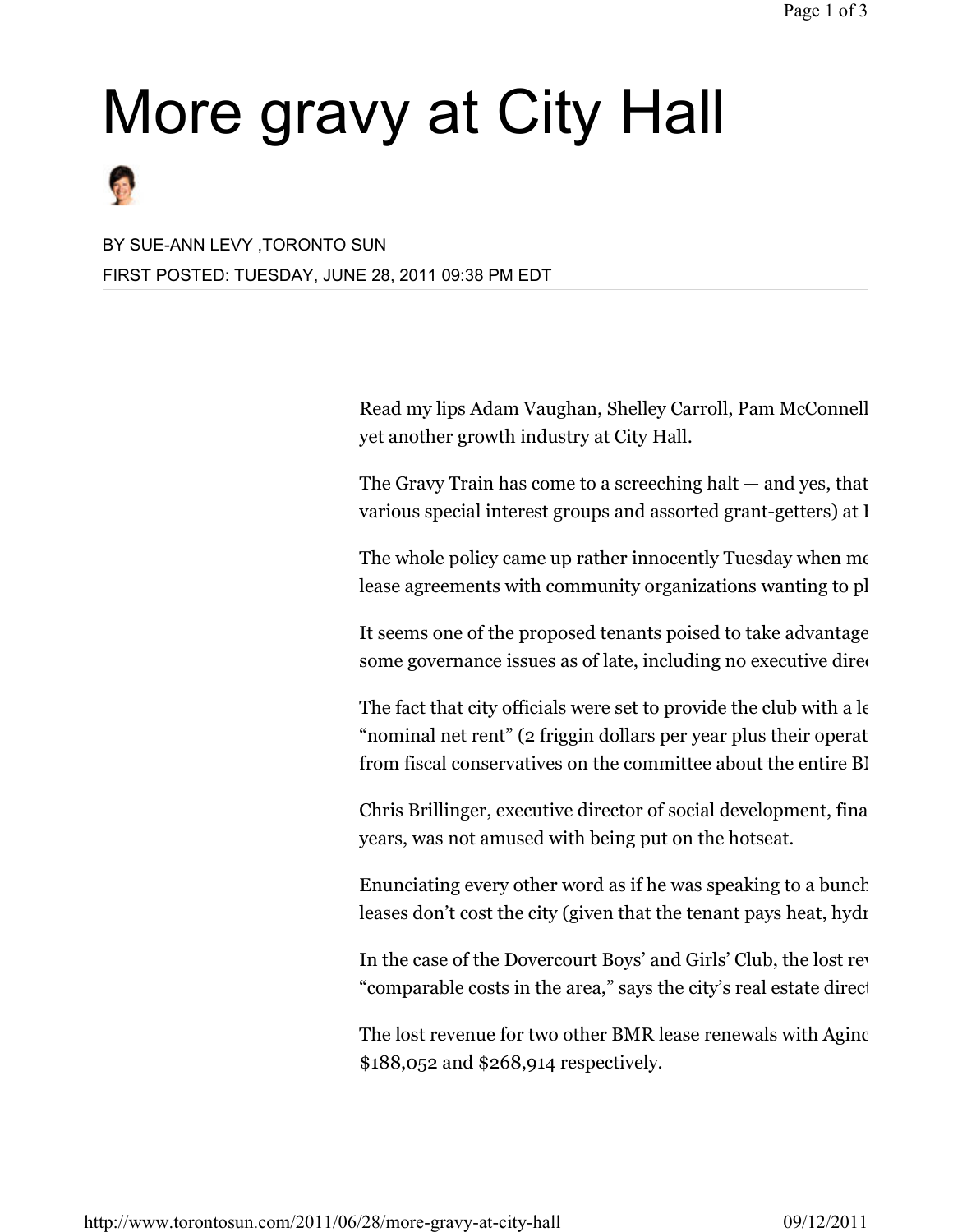It makes one wonder how many such sweetheart BMR deals are can only hope that will be forthcoming once city officials cond

But I can tell you that at their final council meeting, the David groups – some for as long as  $20$  years – costing \$6.1-million in

And detractors of the Fordites say there is no fat in the system.

Never mind that this kind of largesse fails to give such groups

We heard  $-$  in response to questions from committee chairmant only former municipality that had a "high-level" BMR policy w

Figures.

In 2002, council directed city staff to develop a "more fullsome

He told Ainslie that over the years they've reported to council template" with a five-year term.

Why five years, asked Ainslie.

"It was identified as a balancing point between the tenant's int level of flexibility," said Brillinger.

Despite including a 60-day notice period in the leases, Brilling that they were no longer financially viable.

When Ainslie moved that all leases approved Tuesday, including the one for  $\mu$ was if he asked the leftists to stop allowing mobile ice cream to

Carroll claimed it will be "open season" on arts and communit rent.

Vaughan urged the committee not to tinker with the staff recom-

Sigh.

Will they ever get it?

Gravy no more. The Fiscal Restraint Train has left the station.